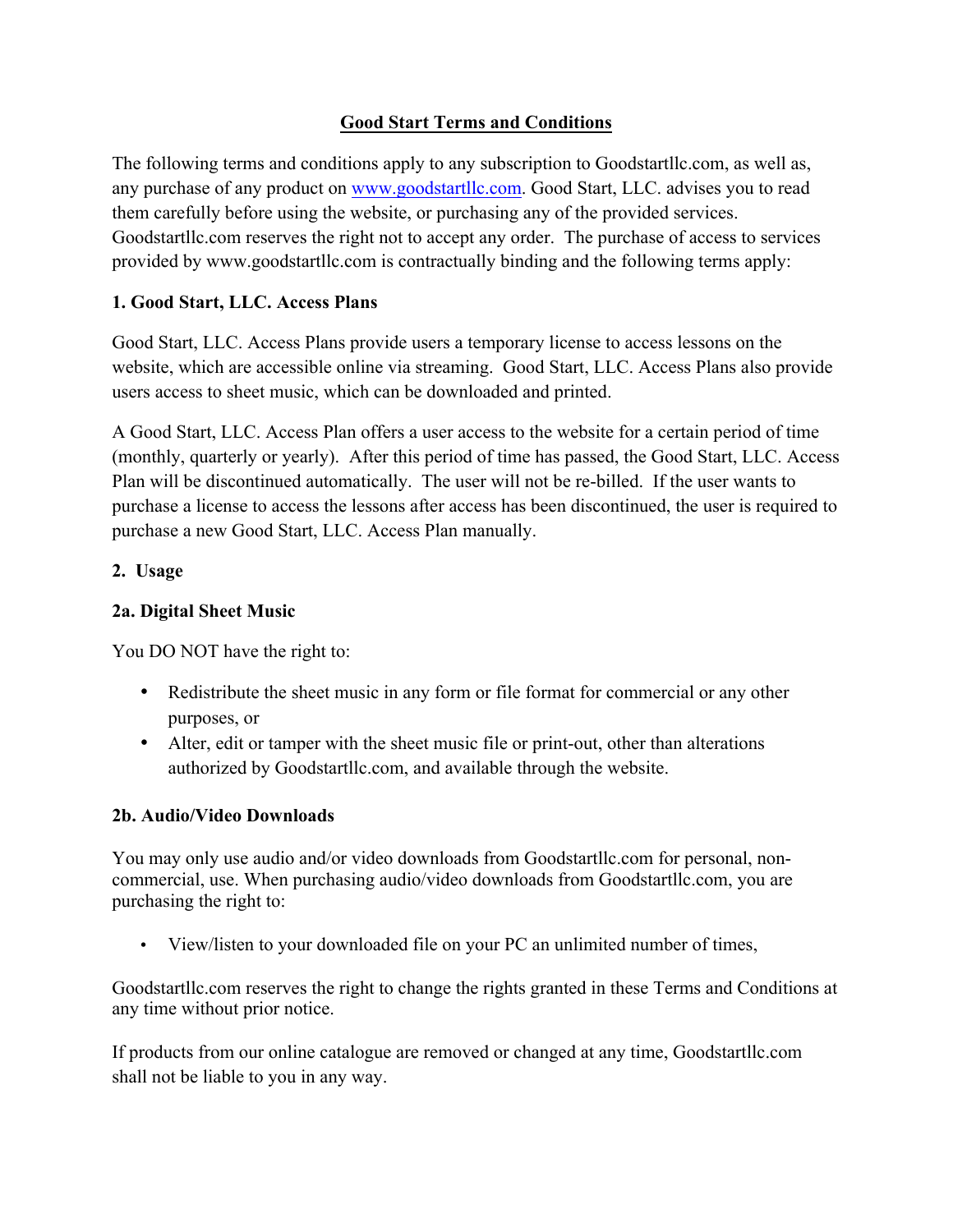### **2c. You DO NOT have the right to:**

- Redistribute downloaded products to third parties by any means.
- Rent, give or lend downloaded products to third parties.
- Perform, show, broadcast (by any means), or play downloaded products in public,
- Use automated systems (except for those that may be provided by Goodstartllc.com) for accessing or downloading audio/video tracks, or
- Attempt to circumvent, alter, or in any other way modify any copy-protection technologies placed on downloads offered for sale from Goodstartllc.com.
- Breach of any of the above-listed terms shall make you liable for full payment of the cost of membership for per breach

# **3. System Requirements**

Use of the Goodstartllc.com website requires compatible hardware, internet access, and certain software. The performance of our service can be affected by the quality of these factors. You accept that it is your responsibility to ensure that these requirements (which may change occasionally) are met by your system.

We strongly recommend that you use a high-speed internet connection in order to optimize the use of our service.

Any complaints about the performance of third party software should be made to the relevant companies who own the software.

# **4. Prices**

Monthly Access \$7.99

Quarterly Access \$17.99

Yearly Access \$47.99

These prices are subject to modification without prior notice to users.

# **5. Returns**

The sheet music, visual, audiovisual and audio materials offered and digitally delivered by Goodstartllc.com are deemed to be services (Services) for the purposes of the Consumer Contracts (Distance Selling) Regulations 2013. Because of the nature of the Services (and any goods) offered on Goodstartllc.com, you agree not to exercise any right of return or cancellation concerning:

- The supply of Services which execution has already started (i.e. Download has commenced).
- The supply of goods which cannot be returned because of their nature.